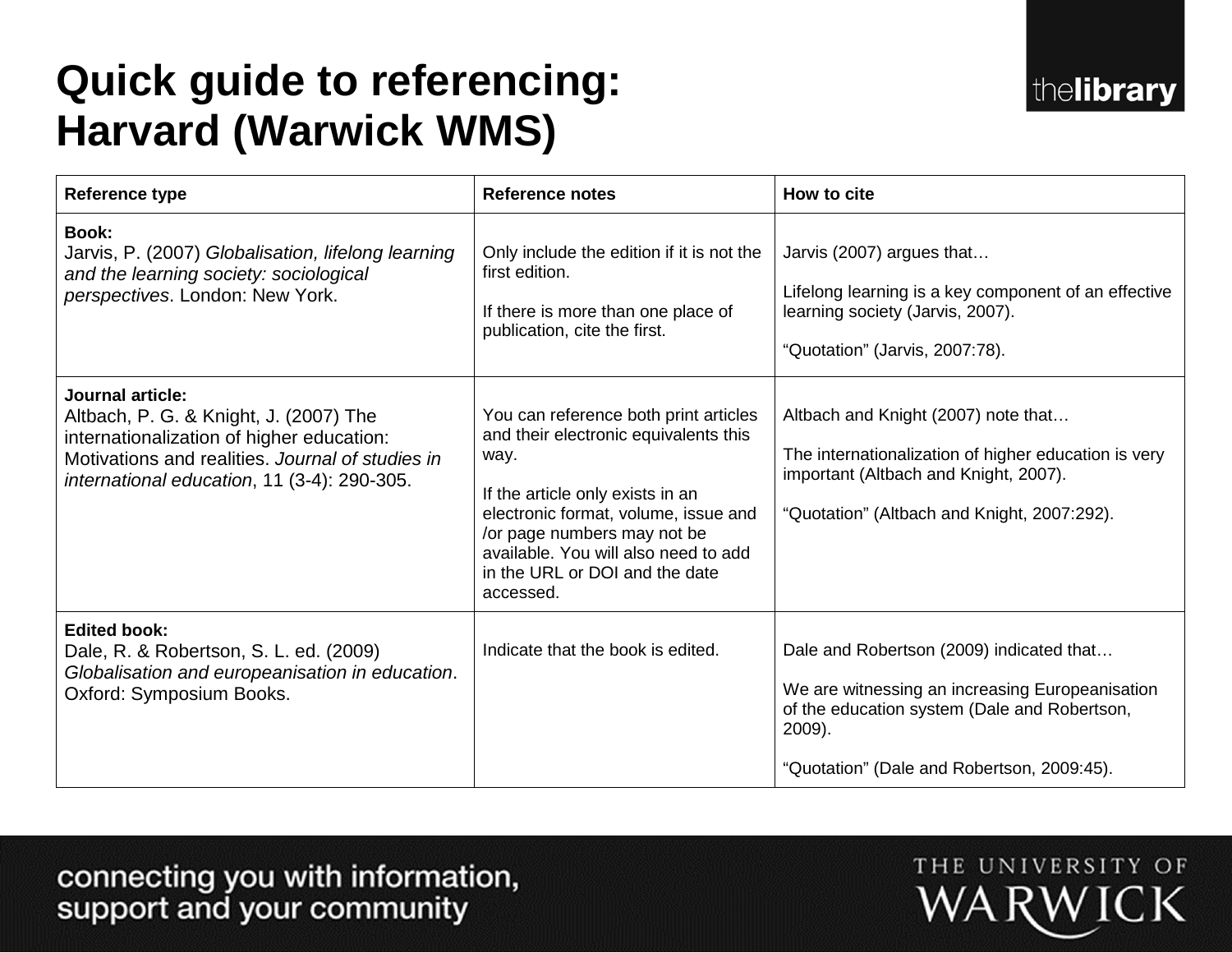# **Quick guide to referencing: Harvard (Warwick WMS)**

| <b>Electronic book:</b><br>Zajda, J. I. (2005) International handbook on<br>globalisation, education and policy<br>research global pedagogies and policies.<br>[online] Dordrecht: Springer. Available from:<br>http://0-<br>dx.doi.org.pugwash.lib.warwick.ac.uk/10.1007/1-<br>4020-2960-8 (Accessed 30 September 2014). | Indicate that this is an e-book by<br>using [online].<br>Include the URL and access date.                   | Zajda (2005) argues that<br>Developing global research pedagogies will<br>become increasingly important (Zajda, 2005).<br>Zajda (2005:44) concludes, "Quotation" |
|---------------------------------------------------------------------------------------------------------------------------------------------------------------------------------------------------------------------------------------------------------------------------------------------------------------------------|-------------------------------------------------------------------------------------------------------------|------------------------------------------------------------------------------------------------------------------------------------------------------------------|
| <b>Book chapter:</b><br>Twigg, C. (2005) Overseas students in higher<br>education. In: Cullingford, C. & Gunn, S. eds.<br>Globalisation, education and culture shock.<br>Aldershot: Ashgate Publishing: 86-106.                                                                                                           | Give the chapter details followed by<br>the book details. The page numbers<br>of the chapter go at the end. | Twigg $(2005)$ argues that<br>Overseas students are vital to success of higher<br>education (Twigg, 2005).<br>Twigg (2005:92) concludes, "Quotation"             |

connecting you with information,<br>support and your community